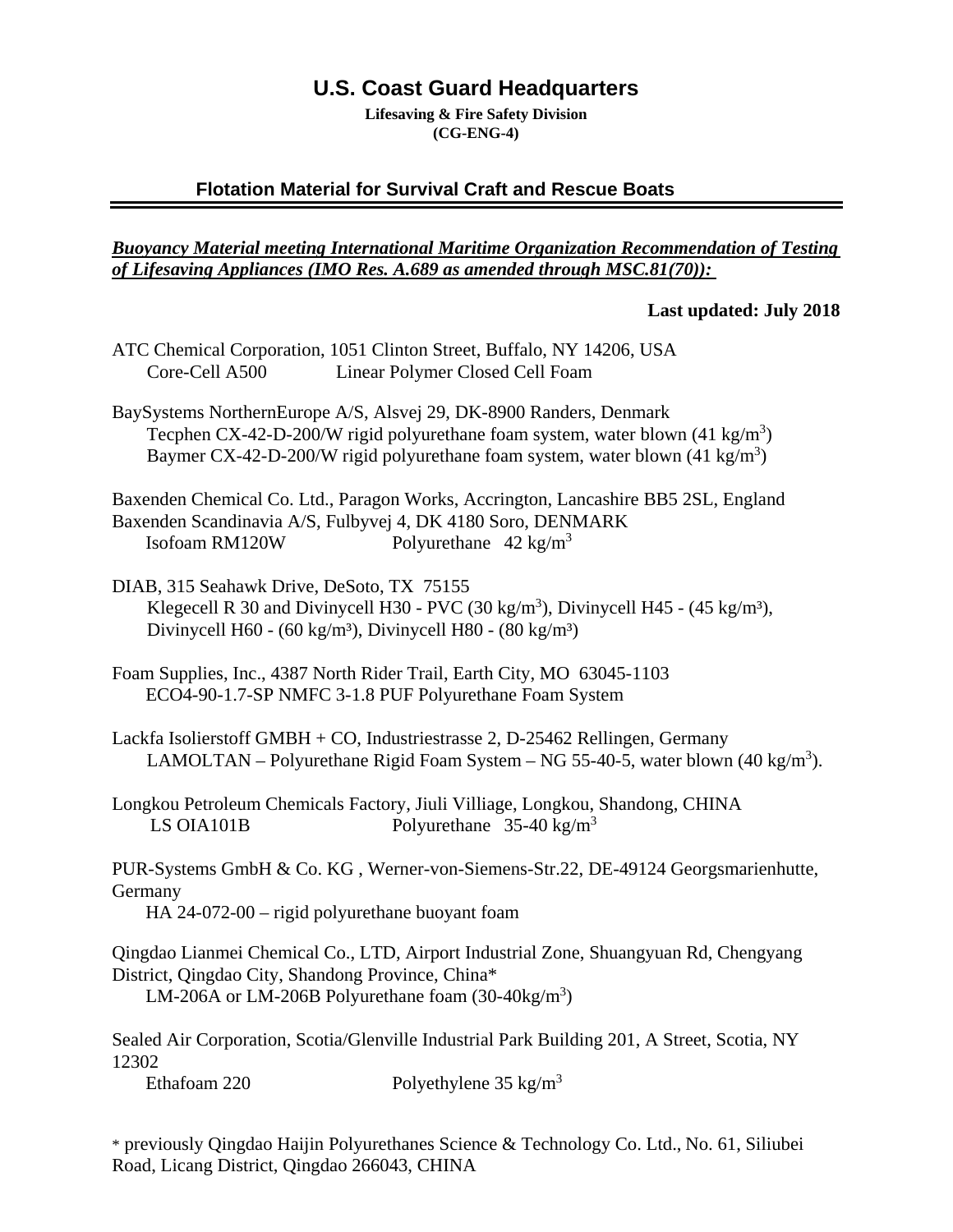*Polyurethane buoyancy material meeting MIL-P-21929 "Plastic Material, Cellular, Polyurethane, Rigid, Foam-in-Place, Low Density" for use in existing Coast Guard approved lifeboats, life floats, and buoyant apparatus.*

**Last updated: April 2015**

- Aloha Energy 186 Circular St., Suite 4, Saratoga Springs, NY 12866 Bio-Renew Flotation Foam 2.0 pcf
- BASF Corp., 1419 Biddle Ave., Myandotte, MI 48192-3736 Autofroth 9212

Baxenden Chemical Co. Ltd., Paragon Works, Accrington, Lancashire BB5 2SL, England Baxenden Scandinavia A/S, Fulbyvej 4, DK 4180 Soro, DENMARK Isofoam RM118M.

- Burtin Polymer Laboratories, Inc., 100 Enterprise Drive, Cartersville, GA 30120. BUC-400.
- Büsing & Fasch GmbH, August-Hanken-Str. 30, 26125 Oldenburg, GERMANY Rigid Foam System 1500-61/A

Carpenter Insulation & Coatings Company, 2400 Jefferson Davis Highway, P.O. Box 27205, Richmond, VA 23261 C-100A or C-101A/C-410B.

- Cook Paint and Varnish Co., P.O. Box 389, Kansas City, MO 64141 #333, #351, #438, #812, #820.
- CPR Division of the Upjohn Co., 555 Alaska Avenue, Torrance, CA 90503 CPR-483.
- Flexible Products Company, 1225 Industrial Park Drive, P.O. Box 996, Marietta, GA 30060 Flexipol NP-19, Flexipol NP-20.
- Foam Supplies, Inc., 4387 North Rider Trail, Earth City, MO 63045-1103 C3-1.8 PUF Polyurethane Foam System
- Foamseal Urethane Technology, P. O. Box 455, 2425 North Lapeer Road, Oxford, MI 48051 P3717/FSA.
- General Latex & Chemical Corp. (of Ohio), P.O. Box 498, Ashland, Ohio 44805 Vultrafroth XRV-1542, VULTA-FOAM XR-1836-F

ITWC Urethane Solutions, Inc. (Formerly Hydroseal Polymers, Inc.),

12151 Madera Way, Riverside, CA 92503; phone: 951) 272-2344

Website: http://www.itwcinc.com/hydroseal-polymers/ HS 118-N-2